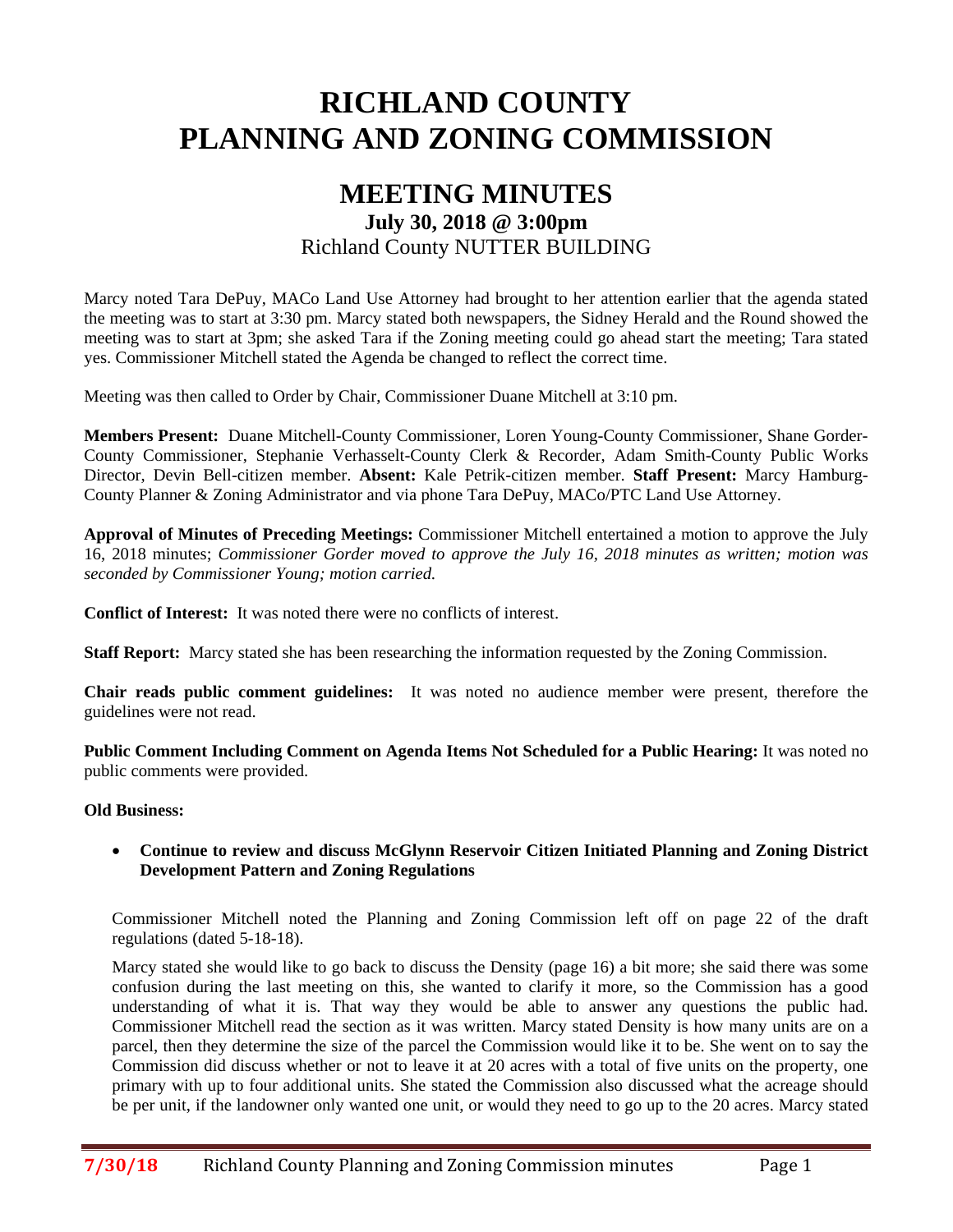the density could still stay at 20 acres, if the Commission wanted to leave it, or they could go smaller, it seemed it was better to make it be the same as the land division at 2.5 acres, but it does not have to match.

Commissioner Mitchell asked where the 2.5 acres came from. Marcy said the Land Division, for example let's say Devin has his property, 20 acres and wanted to give a portion to his son in the future, to be able to do that he would have to subdivide or he go through a family exemption (according to the subdivision regulations), If the zoning is going to have on a restriction on how small a lot can be then he would have to make sure that his lot meets the zoning requirement on the lot size. So the smallest the lot size (in the regulations) is right now at 2.5 acre, and the remaining parcel could not be less than 2.5 acres; all the lots would have to be at least 2.5 acres or greater.

Adam asked if they had one lot consisting of 2.5 acres would they be allowed to put a house on it. Marcy yes, even though the density is one unit per 4 acres; basically, the density is when they have multiple units on the property. Adam stated he understood. Devin said they just wouldn't be able to put another unit on it.

Marcy said if he subdivides it, he wants to have a total of three lots, and they have to be 2.5 acres or over, and he could put a house on each one, because they are each a separate parcel. But if they had a parcel that was less than 20 acres then they wouldn't be able to put multiple units on it, they would only be able to put one unit on it. Adam asked for clarification, so you can only put one unit on a parcel up to 20 acres; Marcy said that's the way she understood it. She stated she liked the idea the Commission came up with at the last meeting, that for each additional unit they would need an additional 2.5 acres, up to a maximum of 5 on a parcel, she is working the wording for it. What she is doing right now is going through the draft and doing the revisions per the Commission, and doing the research on the questions the Commission had asked about. She will have it ready for the Commission to consider before the public hearing, and to make sure all the issues, concerns the Commission had were addressed.

Marcy asked if this clarified the questions and concerns the Commission had on Density and Land Division; several members said no. Commissioner Gorder thought at the last meeting they had it pretty simple, that they decided it keep it standard between the two, at 2.5 acres. Marcy said yes, that is what it will be. Adam said what she is saying is that the Commission doesn't have to do it that way; Marcy agreed. She wanted to explain what density is a little more, but the Commission could have it either way. Adam stated he liked the way they described it at the last meeting, that way if they only had five acres they could put two houses on the parcel.

Marcy noted during the last meeting the Commission also asked about the Cell, Commission Towers needing to be meet the FFA requirements, she said it would be in the regulations.

Devin said he was playing doing blue prints for a shed, at 40' X 75' that it came out at 3,000 sq ft and on #8 it says less than 3000 sq ft then over on #1 it says great than 3,000 sq ft, if they had exactly 3,000 they wouldn't have anything; he recommended #8 should be 3,000 sq ft or less (page 14). Marcy noted the change.

# **IX-D. Conditional Use Procedure:**

# **IX-D-1. Review Time for Submittal:**

The Commission members appeared to be okay with the way it was written.

### **IX-D-2. Zoning Administrator's Report to Planning and Zoning Commission:** starting at the bottom of page 21 with (a).

Marcy said she checked with Heather Luistra, County Sanitarian and Heather felt she was qualified, however Heather was not sure the Sanitation Office would be able to do this, it would be up to her Supervisor and Director. Marcy stated she sent an email to Heather and is waiting for a response, if the Sanitarian cannot perform this then the Commission would need to take another look at this. Marcy noted Tara was also looking into it. Tara stated she didn't think the County should have the burden of doing the testing, the testing should be the requirement of the applicant and if they don't provide the test when they are supposed to then the Commission could revoke their Conditional Use Permit.

Adam liked this idea, he then asked if the Planning and Zoning Commission was going to come up with what tests they wanted to see and how often. Tara stated when they are granting a Conditional Use Permit they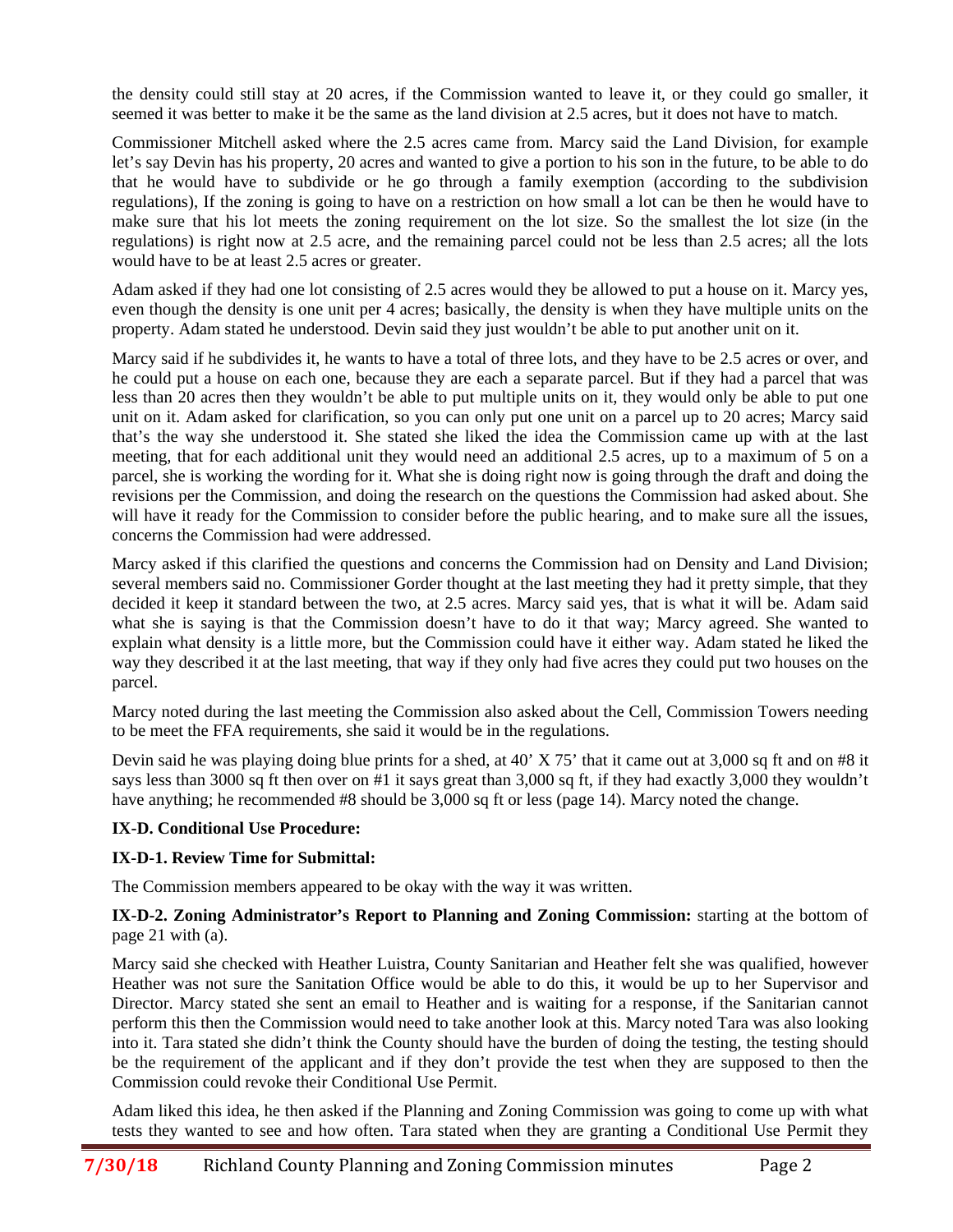would state then what testing they wanted, what format they wanted it, and how often they wanted them; and if they fail to provide the remedy the Commission would revoke the Conditional Use Permit then it's a violation of zoning and they can no longer operate.

Commissioner Mitchell asked if the Commission wanted it to say "the third party shall be bonded licensed environmental engineer" and strict "or sanitarian" which shall be agreed upon by the Planning & Zoning Commission. Tara thought a third party could be an environmental engineer or sanitarian, not the County Sanitarian.

Adam said he didn't know if he would even be qualified to ask them what test they would need to take and how often they would need to take them. Commissioner Young asked if Terry would be qualified; Adam thought Terry would be able to provide a recommendation. Commissioner Mitchell asked how they would be able to put it in the regulations. Commissioner Young said they would have to research it, and then add it in at another time.

Commissioner Mitchell asked what the Planning & Zoning Commission is going to want that they don't already get from DEQ? Tara stated maybe DEQ didn't require a stock pond to be monitored for contamination, and the Planning & Zoning Commission wanted that stock pond monitored, they could require it. Devin stated at one time the landowners were told they couldn't go above and beyond DEQ; Commissioner Mitchell agreed. He went on to say, now you are saying we can do different monitoring practices. Tara clarified what was said is they can't require DEQ do anything, because they don't have jurisdiction over DEQ. Devin said he was not aware of this, and would change things. Adam asked Tara if they ask the applicant for additional ground water monitoring for whatever, he wondered if they have any qualification to do that or if they were just saying we are just creating busy work. Tara stated the public comment during a public hearing, someone comes they are worried about ground water, whether it is domestic well, stock water or whatever it is, the response to the public comment the Planning and Zoning Commission is to condition that well or stock pond to be monitored; the Commission wouldn't be grabbing monitoring out of the air it would have to be based on something they saw in the application or public comment that was raised. Adam noted it makes sense. Commission Young asked if it came to light could they ask for tests before (construction, operation) so they would have base line on the wells or ponds. Adam thought they could ask for a sample before they started construction.

Devin said for example what if someone asked about air quality, radiation in the air, those types of systems that would have to be setup on only some spots in the area that would show if there is any radon, is this something that could be put into the zoning regulations for monitoring? Commissioner Mitchell said it sounded like it could. Devin went on to say if public person came in and said it should be done, can it be in the regulations. Tara said if they had public comment it that was supported by some creditable information, yes, but if someone came in and said they wanted monitoring for UFO's, they wouldn't do that, it has to be creditable then they can ask for it. She was checking to see what's required in the application materials, there is water quality and water quality analysis; if the Commission wanted to add something on air quality back in Section  $9(c)(1)$  they could do, she asked if there was a catch all; Marcy said yes, "any additional information…" Tara stated that would work, so if it is a conditional use where they were concerned about air quality then they could do it as a condition, they could require a base level before they actually start manufacturing or whatever the use.

Marcy thought (a) should read "Require the collection of existing surface and ground water quality and quantity and/or as requested by the Planning and Zoning Commission this may be done periodically during the use of the Conditional Use Permit and may be done by a third party and may be done at the expense of the applicant." Stephanie stated it shouldn't be "may" as the County is not going to pay for it. Marcy asked if it should be "would be"; several members agreed that it should be "will be". Stephanie asked if there would be circumstances were they (County) would pay for it.

Commissioner Gorder questioned if they should leave themselves completely out; he asked what if it was something above and beyond and the County is willing to take on the expense. Adam said he wondered how they were going to set it up before hand, like what are they going to do the test for, and how often; and are they going to need a third party. Marcy agreed with Adam, and asked on how long is it going to be necessary, and the level of expense of what it would cost every time they would have to have it done, if it would be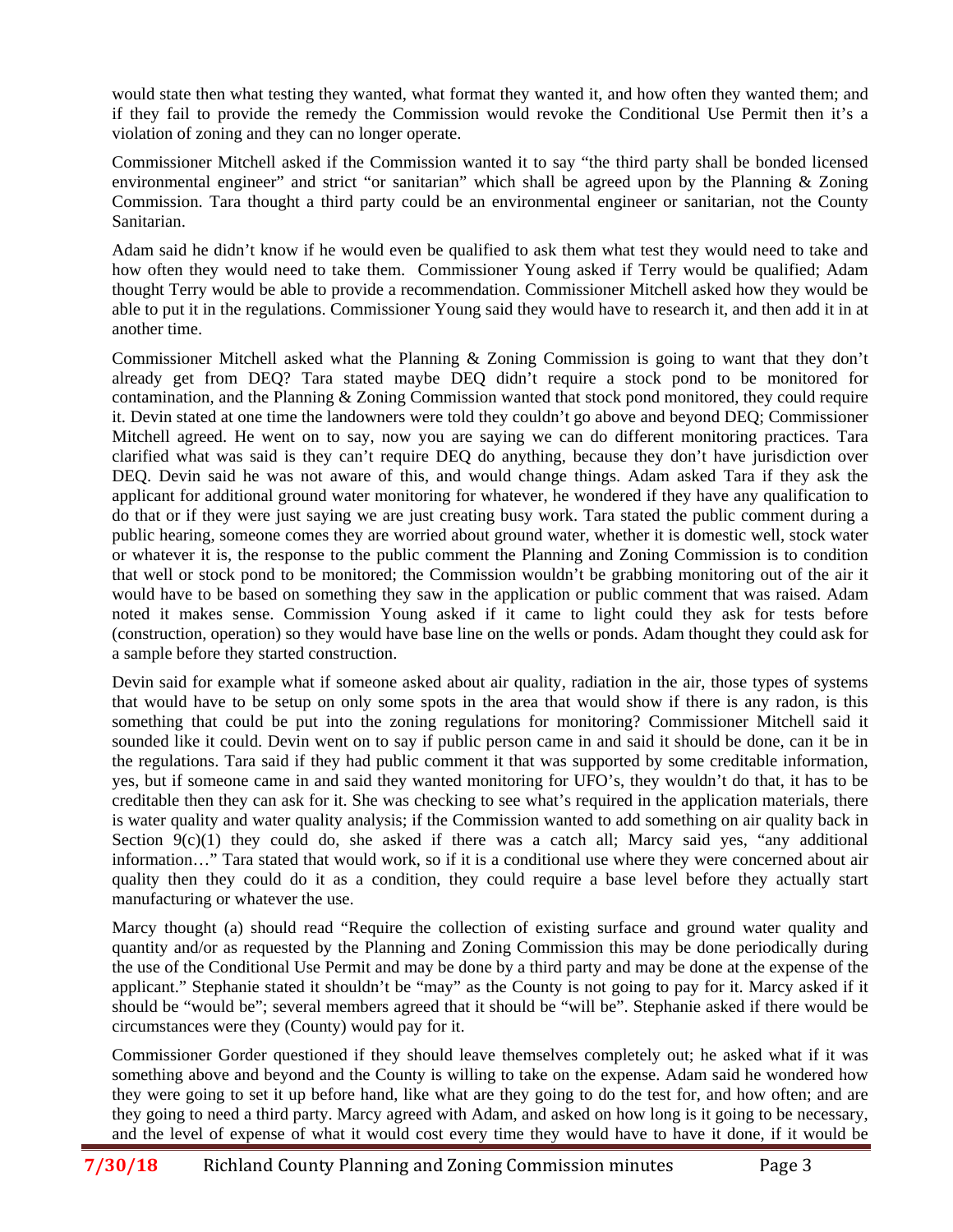every three month, weekly, monthly? Commissioner Gorder thought they could choose it to be random; they could call up Barry and say well he was in town that he could do a report. Marcy said it says it could be done periodically. Commissioner Gorder stated he just wanted it kept the Commissioner in, if they going to need to do something above and beyond what they are doing; he liked the idea of not eliminating the Commissioners totally, to add an "Or" in the sentence.

Commissioner Young asked how often was the County's landfill monitored; Adam, quarterly. Adam stated ground water elevations are taken monthly.

Marcy noted the change for (a) would include, in the sentence at, "this may be periodically during the use of the Conditional Use Permit, and will be done at the expense of the applicant or the County." Tara questioned why does the County want to pay for it? Commissioner Gorder stated it's not that they don't. Tara noted the applicant is going say we don't want to pay that it says "or" so the County can pay for it. Commissioner Gorder stated they need the wording in it that says, and if the County wanted any additional testing then the County would pay for it. Stephanie said that makes sense. Commissioner Mitchell stated they would then just put it on their tax roll. Marcy stated the way she reads it is that it can be asked by the Planning and Zoning Commission at any time and they take off "or County" then it would still be applicant's responsibility to pay for it, to pull the samples by a third party would be at the request of the Planning and Zoning Commission.

Tara said she wanted to make sure they understood the process, when they grant a Conditional Use Permit they would set terms for testing in it, they can't come back later, the Conditional Use Permit is for two year, then six months down the road add more conditions; it has to be set up front, it's only fair to the applicant that they know what their requirements are, the Commission, Commissioners can't change them in mid-stream.

Commissioner Young suggested to take out "or" and add a whole new sentence that the County will have right to do testing at random. Marcy reminded the Commission to keep in mind this is not just for the one applicant this is for all of the applicants. Commissioner Mitchell stated in this zone, that way if a feed lot comes in then they could test, example for a pig farm or turkey farm. Marcy asked for example in a DEQ application, how many times a year would they have to test, she asked about the County landfill; Adam said quarterly. Tara stated she though what they wanted to do, was not put anything in this paragraph (a), that they are looking at the County doing testing, that maybe what they would want to do is go somewhere past this, like towards the bottom of the list and add something to the effect the County retains the right to enter the property and perform testing at its own expense. She said they better retain the right to enter the property or they would be trespassing, they couldn't just go on someone's property and start testing. The Commissioners agreed they liked this better. Commissioner Mitchell stated this way if the County thought the third party monitoring isn't up to snuff, then they could do the testing and pay for it. Devin said he liked this as it offered a check and balance. Tara agreed, but they would need to retain the right of entry onto the property so you can do the testing.

Commissioner Gorder stated there was nothing that really defined who the third party is, it could be the partner, which is why he thought it was important they have some control over it. Tara stated they have to be licensed and bonded; Commissioner Gorder stated it could still be a partner. He stated it would be like him wanting to have a third party audit on the State of Montana, but they audit themselves; all he is trying to do is give the County some teeth into it.

Marcy said it was asked if the Commission wanted to define the hours of operation in (b). Commissioner Mitchell said he thought it was already defined; Marcy, that was only for construction. Commissioner Mitchell stated then 6am-7pm. Adam stated what this is saying is that the Commission can require specific hours of operation for the Conditional Use Permit. Stephanie stated that was the way she read it. Marcy said so if the applicant says their operational are 24/7 would the Commission be okay with them operating 24/7? Stephanie stated the way she reads the Commission would set the hours for each applicant depending on what they are doing. Commissioner Mitchell and Tara agreed. Commissioner Mitchell went on to say that if you have a feedlot that if they are calving then they would have to operate 24/7, or lambing or farrowing, it would depend on the application. Adam agreed would be specific to each application.

Devin asked about the wording at the top "The Zoning Administrator …may recommend conditions." Then it is say "Require specific hours of operation", so are they recommending it or is Commission requiring it.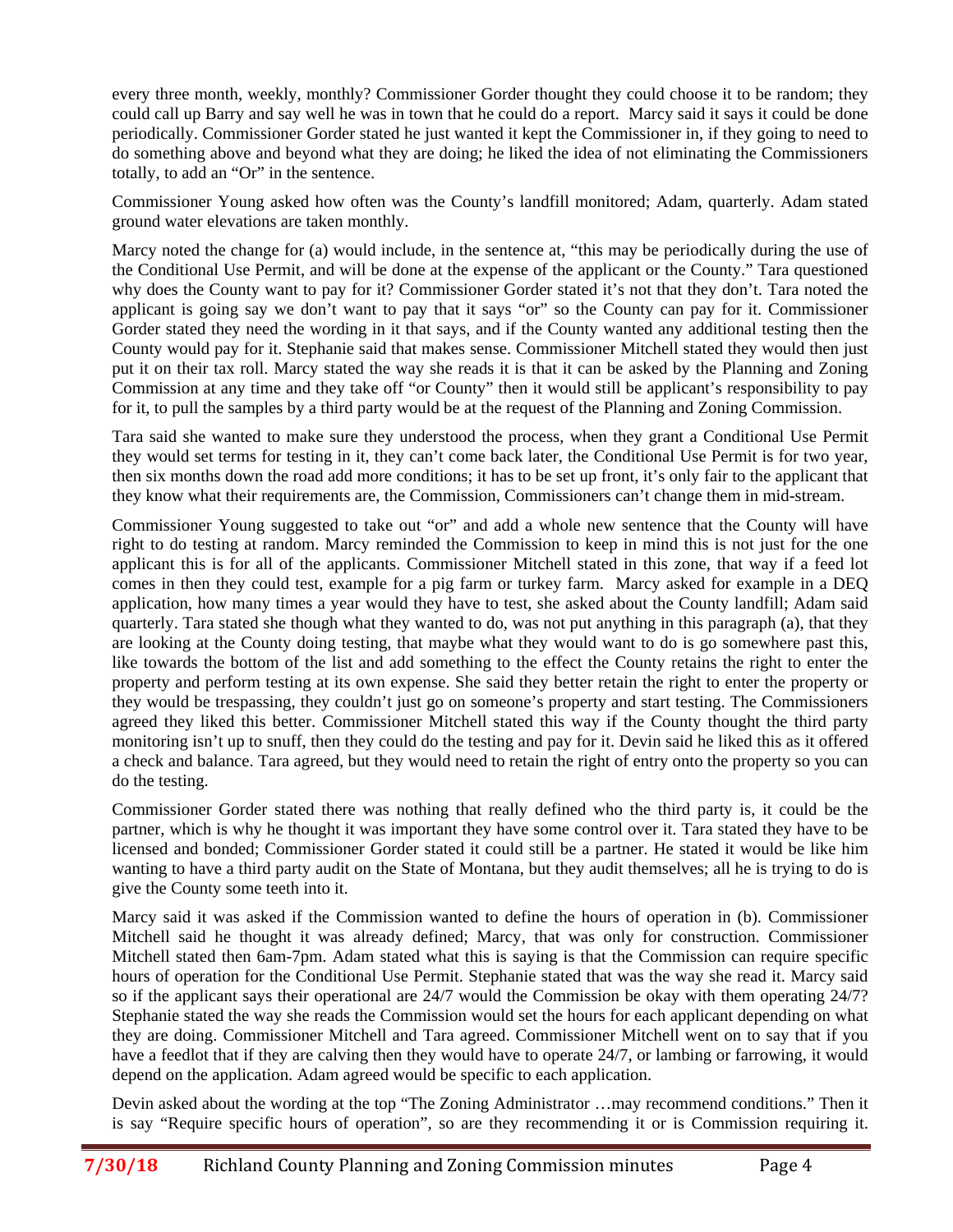Commissioner Mitchell said so if you are the applicant they are the Zoning board and you want to start a turkey farm, does a turkey farm require 24/7 hours a day, this is a conditional use permit but they want you to ship turkeys only from 8am-7pm; so the Commission could require that. Marcy said what Devin had asked is what the Zoning Administrator would do; they review the application materials, in the application they described their business hours, the (Administrator) report would show the hours the applicant wanted to operate, and then there would be a recommendation to the Zoning Commission from the Administrator, the Zoning Commission would decide whether or not if they want to approve it. Commissioner Mitchell stated then they do want it in there.

Commissioner Mitchell read the requirement for (c). Marcy explained that for the Security the funds would be set aside to pay for those during the term of the Conditional Use Permit, for those years; so they would have an outline for each one and the cost for the ten years. Commissioner Mitchell asked where that Section was at; Adam stated it was at the top of page 24. The members appeared to be okay with the way it was written.

Commissioner Mitchell read section (d), (e), and (f). The Commission members appeared to be okay with the way they were written.

Commissioner Mitchell read the screening requirement stated in (g). Commissioner Gorder stated Loren would want the lathes in the fence; Commissioner Mitchell said to protect the view. Commissioner Young pointed out that was what the Commissioners did for the Schieffer subdivision application. Marcy noted they called the "Lady Bird"; Commissioner Mitchell remembered it was to keep the junk yards covered. Tara stated they may want to change to say "screened by an appropriate fence"; then in the Conditional Use Permit they would say what type of fence they want depending, because chain link fence may not work in some cases. Commissioner Mitchell stated they had an issue with the Steinbeisser one they wanted trees instead of the fence. Commissioner Young stated he didn't think they would want the whole thing fenced. Adam stated most industrial and commercial places would want their property fenced. Commissioner Mitchell suggested to put a period after "public street." then add an "a or i" to include a 6 ft chain link fence, wooden fence or appropriate fence". Adam suggested to cross out "with a six (6) foot chain link fence" and just put "by an appropriate fence"; Commissioner Gorder and Stephanie agreed. Marcy stated that when she would look at an application, the fence they are proposing, if it looked feasible that it would work then that would be the recommendation, if not then there'd be a recommendation for a better option, the decision would be the Zoning Commission's in the end. She agreed it would be better to say "by an appropriate fence". The Commission members appeared to be okay with the change.

Commissioner Mitchell read the landscaping requirements in (h). Commissioner Gorder asked Tara where the one year came from (in h. iv.); Tara asked Marcy. Marcy stated it came from one of the samples. Commissioner Gorder stated he did not think it was enough time, if they are planting new trees, more than likely 50 % will die. Marcy asked him to make a suggestion. Commissioner Mitchell stated to get an evergreen established it would take 3 years, they'll show growth the first year then if they are not water the second and third year they die out. Commissioner Young stated it he took him 30 years to get their trees to grow, but that would be unrealistic. Commissioner Mitchell asked about five years, the Poplar trees at Mitchell's that they planted came up real fast then in five years because of the wind they were gone. Commissioner Gorder agreed to go with five (5) years. The other Commission members appeared to be okay with the change.

Marcy stated when she was working on the draft regulations she thought (i) and (j) referred to buildings, when she visited with Tara about them Tara said they would want to know where they (landowner/applicant) was going to place their buildings. Tara said correct, so they have a large parcel of land and they have one residential house close on one side and they wanted to place the use right next to the house it may be appropriate to push them to the other side of their property. Commissioner Mitchell stated he was not sure about this, just because he owns the property and now he can't he build where he wants to build; just because he's infringing on the neighbor, and they didn't want him building next to them then they should have bought the property before he did. Marcy asked if the Commission preferred to leave it in or to take it out? Commissioner Mitchell said if he was a property owner he would be pretty upset, but he didn't know.

Commissioner Young stated that is why they were there is because they are zoning. Adam stated the nature of the Planning and Zoning Commission is to regulate that type of stuff. Commissioner Mitchell asked if they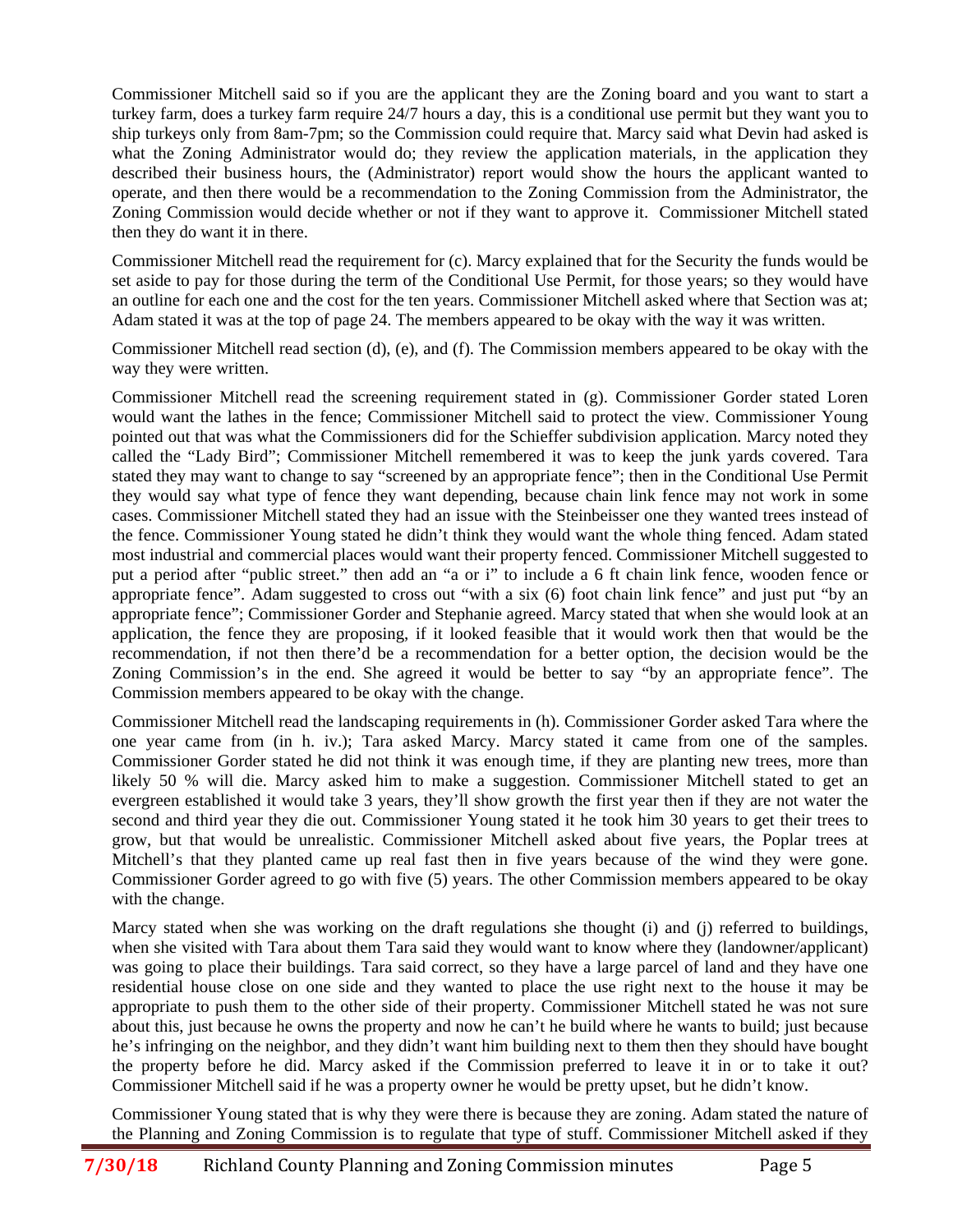are there to protect the person that has already bought it; some of the member agreed that it is to protect the person that is already there. Stephanie asked what a really good example would be why they would tell someone they couldn't build it were they wanted to. Commissioner Mitchell stated John Franklin went to the oil and gas board when they were going to drill the first well by his place, he said they cannot allow them to put an oil well in front of his house, because he bought and built his house for the scenic view of the valley; he didn't win because the oil company had rights, they said sorry. On the other hand Don Steppler liked to see the oil wells go up and down because that's money in the bank. If this was zoned and the zoning says they can't place the oil well there, because it's going to ruin the view of the valley. He asked if the Commission wanted it in the regulations; some members noted they did.

Stephanie stated it isn't just for the one application; Commissioner Mitchell stated it would be for anyone within the zone. Stephanie said it could be for anything that comes before. Commissioner Mitchell stated he is concerned that this is a start of something for the whole County; Adam agreed.

Commissioner Young asked if they wanted to sell off a piece of land next to someone's yard, just hypothetically, a hog operation just across the fence. Marcy asked Tara why she felt it was important to leave in. Tara stated in Park County there was a gravel pit and an asphalt plant that was proposed, there was a bed and breakfast on one side of it. It was forty acre parcel, there was residential occupancy to the north, to the west or to the east, they wanted to place their asphalt plant right next to the Bed & Breakfast, if it had been zoned the County would have been able to say no, it would be more appropriate if you moved your asphalt plant to the other side of your property so you are not impacting the residential use.

Marcy said she understands what Tara is saying, she lives in Savage on the edge of town right below the hill from them is a pig farm and when the south wind comes they get the pig smell. Commissioner Mitchell asked if the pig farm was there before or after, Marcy after. He went on to say that if there had been zoning then they could have said they couldn't do it there. Tara stated if it's an allowed use then you wouldn't be able to stop them but you would be able to look at the placement on the property, so the smell wouldn't drift into a residential neighborhood. Stephanie stated just because it is in the regulations does not mean they have to use it. Commissioner Mitchell stated they will leave it.

Marcy noted (k) was the County's Noxious Weed Plan. The Commission members appeared to be okay with the way it was written.

Commissioner Mitchell read section (l), he asked if this was to stay in. Marcy said yes, for example if Devin goes to subdivide their property or if he wanted to give his son or daughter a piece of land in the future, they would still have to abide by the County Subdivision Regulations, whether if it an exemption or subdivision this would apply. For water and wastewater they would have to abide by those regulations, if they need a permit for a septic system then they would have to get it from the Sanitation office. Commissioner Young asked what if Devin decided to give his son a 20 acre parcel. Marcy said if he had the land and wanted to do it he could, he would still have to abide by the local regulations and requirements. The Commission members appeared to be okay with the way it was written.

Commissioner Mitchell read the last paragraph. The members appeared to be okay with it as written.

# **IX-D-3. Public Hearing:**

Commissioner Mitchell read the hearing requirements; Marcy noted this is State law requirements. The members appeared to be okay with it as written.

# **IX-D-4. Approval Criteria:**

Commissioner Mitchell read the criteria requirements in (a), (b), (c), (d), and (e). Marcy stated Commissioner Young had asked her about building permits she said it would fall under "all other applicable federal, state and local regulations." She asked if the Commission felt they should have their building permit first before the Conditional Use Permit is granted. Marcy reminded the Commission the regulations would not regulating buildings. Commissioner Gorder agreed they should have the building permit first. Adam asked if the Commission would be creating a catch 22, could a building permit be issued if it doesn't meet the zoning? Marcy said no, she signs off on the building permits, so if it does not comply with zoning and it's in the zoning district they wouldn't be able to get the building permit until they got their conditional use permit.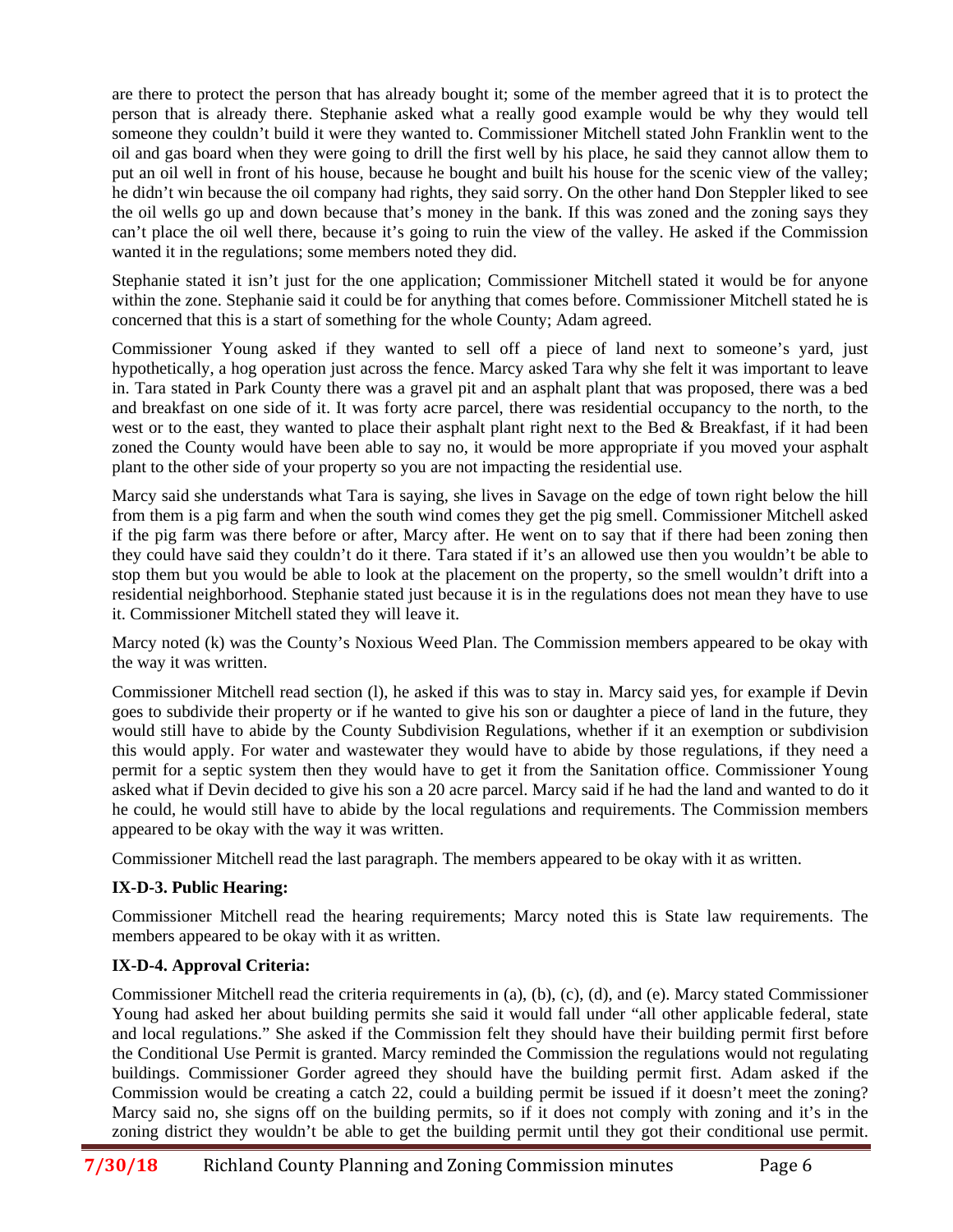Adam noted then the Commission can't do it. Marcy said they would need the Conditional Use Permit before the building permit. Commissioner Young noted then they would need the Conditional Use Permit before the started construction.

Marcy asked Tara if they are going through the conditional use process and they plan to build a building on the property can they do this as a condition because they would need to meet all federal, state and local regulations, could they require a building permit before the Conditional Use Permit is issued? Tara said she thought they would have to have the Conditional Use Permit before they have the building permit, because if they can't meet the use requirements or if it's a prohibited use why would you want them to get the building permit first.

Commissioner Gorder stated when you read (e) it says "No Conditional Use Permit shall be issued without a valid septic permit and any other permits or approvals required by the county, state or federal government." Adam wondered if this might be more appropriate in the building permit process too. Tara stated what this is saying is that the Commission could grant them but they wouldn't actually get the Conditional Use Permit until the showed they have the building permit; if it was something that requires a building or septic. So when they are imposing conditions if it looked like it needed a building permit they would have to present the building permit before they would get the Conditional Use Permit. Marcy felt this could be caught under (e) and (l), it could be requested. Commissioner Young said where they put the building would fall under (i) or (j). The Commission members appeared to be okay with the way it was written.

# **IX-D-5. Planning and Zoning Commission Decision:**

Marcy noted the timeline the Zoning Commission would need to make their decision on the application was within 20 working days; they would do their written findings of fact, approve, condition approve or deny the application which is to be done in writing; then approval of the Conditional Use Permit would be granted and the site development and map would be recorded at the Clerk & Recorder Office. The construction would have to begin within 2 years. Commissioner Gorder stated that this is pretty common. Commissioner Young noted the construction time was at one time one-year. Marcy agreed, then stated they change was a suggestion from one of the landowners. Commissioner Young noted it was the landfill, but this would apply to everyone in the zoned area. Marcy stated other the landowners seemed to be okay with the 2 years. The Commission members appeared to be okay with the way it was written.

# **IX-E. Transfer of Ownership:**

Marcy said what this means is if they transfer ownership while they have a Conditional Use Permit they would have to come back in, make sure everything was abided by; they would have to have a notarized statement from the new owners agreeing to the all the conditions of the Conditional Use Permit; and proof the Security has been transferred. The Commission members appeared to be okay with the way it was written.

# **IX-F. Time Limits of Conditional Use Permit:**

Marcy stated this was three years, was changed to 10 years. Commissioner Mitchell asked if they wanted it to be ten years? Devin said he did not remember it; Marcy checked the first draft and noted it was 10 years from one of the samples. Commissioner Mitchell stated in 10 years a lot of things can change. Commissioner Young asked if there would be any fees for this. Commissioner Gorder stated this was a long time for a Conditional Use to be out there with laws changing. Commissioner Mitchell asked Marcy how long she had to get her subdivision application done; Marcy, three years. She stated she would not have a problem with it because it would be the life of the facility. If someone bought a piece of property, whether it is the landfill or if was a pig farm or anything like that, and they have for 5, 10, 15, 20, 30, 40 years, it is going to be the whole life of the facility. She asked how often did the Commission want them to come back in to get it re-permitted, 5, 10, 15… years? Commissioner Young asked if there was a fee associated with the permit; Marcy said there was a fee for the permit, but did not recall if there was a fee for re-permitting, if they could do it as a conditional use which would be \$200, if it's not then the Commission may want to add the fee for renewals. Commissioner Mitchell asked the renewal process is just a renewal; Marcy yes. Devin asked if they couldn't throw anything else in there (add extra conditions). Marcy said no, they would be just going back over everything, the staff would go back through application, the conditional use, the conditions that were set on the application then to make sure it complies with the Permit requirements, then just issue a new one.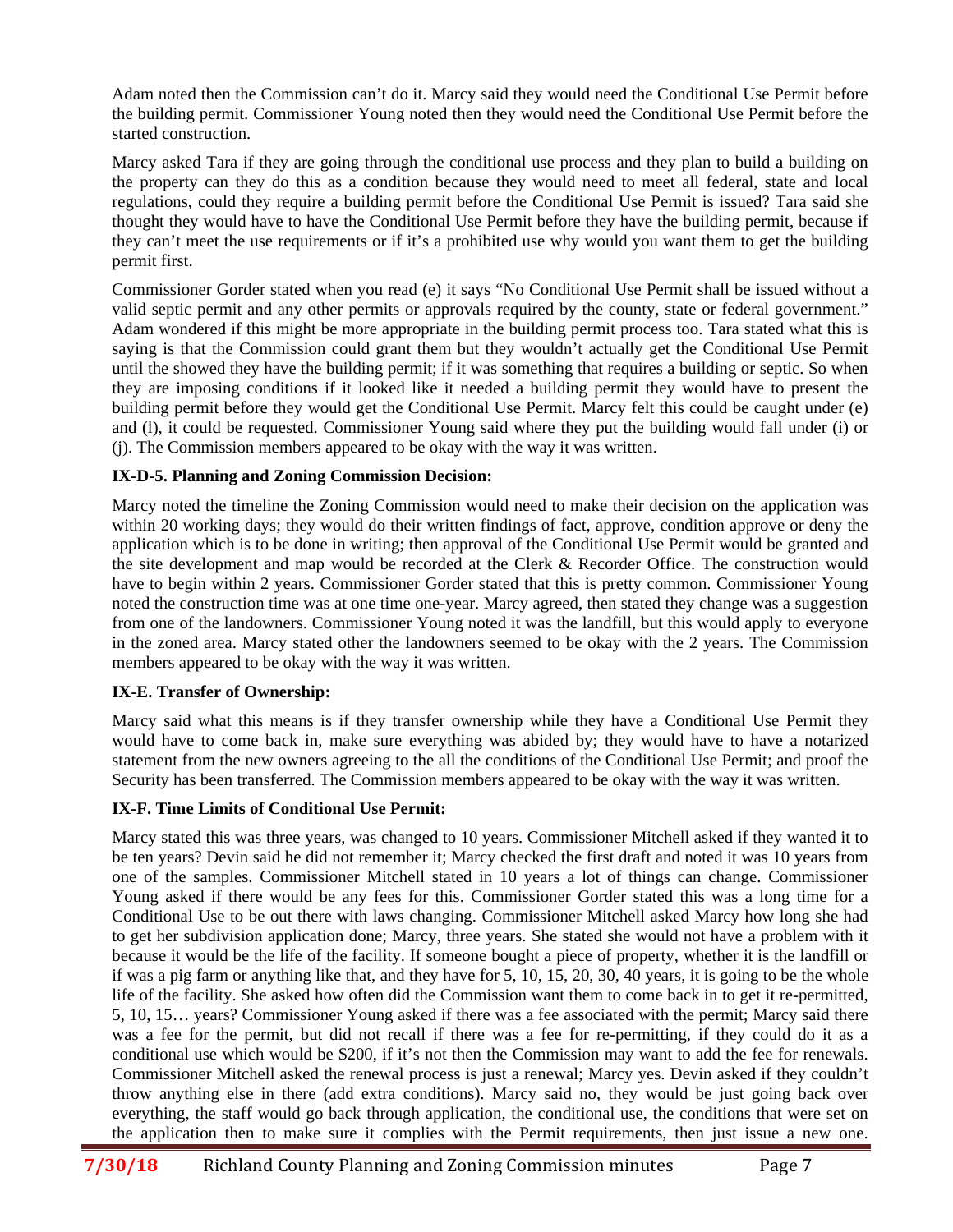Commissioner Mitchell stated on page 28 it states it says application renewal is \$100, it's shown in blue, and the Conditional Use is \$200. Commissioner Young thought the feeds should be more. Marcy noted the Commission would be able to discuss the fees when they get to that section; members agreed.

Adam stated the only place he could find it in the minutes where the landowners talked about the timeline was that the gentlemen from the landfill suggested the CUP run with the land and that Raymond recommended leaving it as a 10 year period.

Marcy asked if the Commission wanted to leave it at 10 years. Commissioner Gorder suggested that it be consistent with what is in the County's subdivision regulation, 1 to 3 years. Commissioner Mitchell stated the thing with the subdivision regulations they have 1-3 years to get it built; this is already in operation when they give them the Conditional Use Permit; Commissioner Gorder stated not necessarily. Marcy stated the 10 years is once they meet all the conditions, then the Conditional Use Permit would be issued.

Commissioner Gorder stated to build it; Mitchell stated 10 years to operate it, Marcy agreed with Commissioner Mitchell. Adam and Devin stated they would have 2 years to build it. Marcy said once they meet all the conditions for the Conditional Use Permit it would be issued, then once it's issued then they would have 10 years for the Conditional Use Permit. She said this is different than a subdivision application, because once they approved a subdivision application then it's done. Gorder stated he did not have the facts in front of him, what'd they project it to last, the municipal side to last so many years and radioactive to last so many years. Commissioner Mitchell stated the municipal side was 30 years; the hazardous was good for 15 to 20 years for the oilfield waste. Marcy asked if this was not the landfill, it was a feedlot how long would the Commission want to grant the Conditional Use Permit for? Tara stated it does state "no more than 10 years", so they don't have to give them 10 years.

Commissioner Gorder stated so they give a pig farm a conditional use permit on what they decided, by year 8 the pig slop has not been cleaned out and it is running beyond the property because it has not been cleaned; because they are waiting for 10 years to issue them a renewal, can the Commission (County) tell them to clean the slop? Adam asked if the Zoning Enforcement Officer could go out there based on a compliant; Marcy yes. Commissioner Gorder asked if they are changing the conditional use, it didn't have in there that the pig slop had to be cleaned out very year, so they wouldn't change it until they come to year 10?

Commissioner Mitchell stated they already changed it, that they have the right to come on the property and investigate it when they choose, so if they don't clean up the pig slop and it goes into the McGlynn Reservoir then they (County) will give them a cease and desist to stop the operation, because they have that right as County, the county sanitarian or whoever they decide to send out there. Commissioner Gorder stated they didn't want to put up with it for 10 years. Adam asked if its granted for 10 years, they just go out and do whatever they want to on their property and someone puts in a compliant, then Marcy or whoever goes out, they would be able to pull the Conditional Use Permit right then. Marcy asked Tara if they find out they are violation of the permit and they (applicant) won't correct it, can the Planning and Zoning Commission revoke the permit; Tara said she was reading the Compliance section if they violated they have to notify them in writing, request discontinue illegal use, or take any other action to ensure compliance with or prevent a violation, so yes.

Adam asked if they get to the end of their 10 year period, can we add conditions to their renewal? Marcy indicated no. Adam, then it wouldn't really matter, so then they would come pay their fee. Commissioner Mitchell stated they don't have to renew it; Adam said that would be their only other option at that time, to approve it or deny it. Commissioner Mitchell stated the rules are always getting stricter and stricter, like DEQ and the rest of them. Adam stated they could deny it, then maybe they could have them resubmit for a new conditional use permit. Commissioner Gorder asked if Tara read if a permit is issue contrary to the regulations; Tara yes. Stephanie said it says no more than 10 years, so does this mean each applicant can get a set amount of years depending on what it is, they can change it for each applicant; Tara said yes. Marcy said no more than 10 years.

Marcy asked the Commission they were okay with leaving it at 10 years. Commissioner Young pointed out that "then prior to the end of the ten-year period" should be modified per. He said he understood what she was saying, but the next sentence contradicts what it says. Commissioner Mitchell stated it says that before your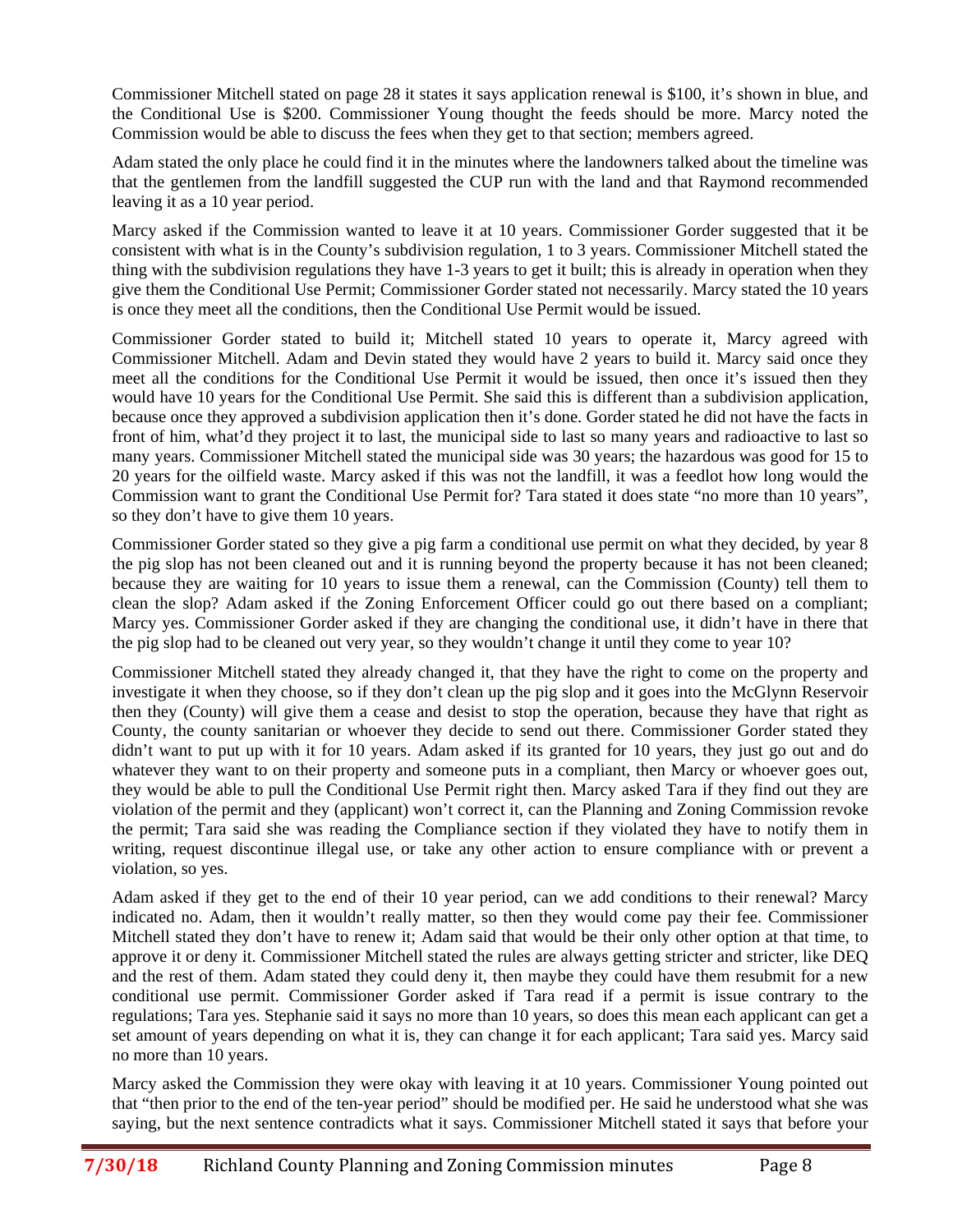ten years are up you have to submit a renewal application. Stephanie said if we pick 2 years then prior to the 2 year term ending they would need to submit their renewal. Marcy asked Tara if they should change it to "Prior to the end of the approval period," instead of "ten-year". Tara said agreed.

# **IX-G. Conditional Use Permit Extension:**

Commissioner Mitchell read the requirement. Marcy asked Tara about (d), the second part of the sentence did not make sense to her, why would the Zoning Administrator approve it when it's going to the Planning & Zoning Commission, wouldn't they approve it. Tara said if there is no objections then the Zoning Administrator would grant the extension, or the conditional use permit; if there is an objection then it goes to the Planning and Zoning Commission. Listening to the group discuss this thought, it seemed that the Planning and Zoning Commission would rather be in charge of granting the extension of the conditional use permits. Adam said if everything is running smoothly and no public objections what's going on out there then he would just as soon as leave it with the Zoning Administrator. Devin asked if they would be notified that it is coming up. Commissioner Young stated they automatically will if there is an issue out there.

Commissioner Gorder asked back on (iii) "whether the site has been maintained and kept in good repair."; what defines "maintain" and "good repair". Tara stated what the Zoning Administrator considers maintained and good repair. Commissioner Gorder asked so that could be grass taller than 6 inches, where are the guidelines at for the Zoning Administrator and the developer to have or know where they are. Commissioner Mitchell asked on that same issue, is that if the Zoning Administrator doesn't particularly like the way this property has been maintained and kept in good repair, can they put an objection in so they can't get the extension. Tara stated the way this is worded is that notice will go out those who received a notice of the original application and if they object then they have a hearing.

Commissioner Gorder asked who was going to be the Administrator? Commissioner Mitchell stated Marcy is at the moment. Commissioner Gorder stated and Planning, then asked her if she could wear both hats. Marcy said yes, it's in her job description. Adam said they were the Planning and Zoning; Commissioner Mitchell they are the "Commission" but Marcy is the Administrator. Marcy said the way she sees it is that if she went out to a site and looked and seen it wasn't being maintained how they proposed it in their application and plans, and they had a mess out there, she said she do a report, then bring it back to the Planning and Zoning Commission. Commissioner Mitchell asked if she sent them all an email to ask them to go check out the site. Marcy asked Tara if they could go out there, Tara said they would have to notice it in the paper they are having a meeting. Commissioner Mitchell stated not if they went out one at time; Tara agreed. Stephanie asked if they could go out in pairs, except two Commissioners; Adam thought they had changed that. Commissioner Mitchell stated it just couldn't be a quorum of this Commission.

Marcy said the way she sees it, she would do the report, make sure they met all their conditions, as part of the extension and if they weren't, she would put the report together and send it to all the Commission members, and schedule a public hearing for it. She would follow the outline in the regulations. Adam said it does say she would have to consider the following. Marcy said she would have to notify the applicant and the parties who were involved in the first public hearing notifying them that there are issues out there, schedule the public hearing, then the Planning and Zoning Commission would hear it then they would make a decision on it; then the Administrator would make sure they met the requirements the Planning  $\&$  Zoning Commission had set.

Adam asked if the Zoning Administrator can make an objection, based on the three (i, ii, & iii); Marcy yes, then they (applicant) could appeal it to the Planning & Zoning Commission. Commissioner Gorder asked what if the Zoning Administrator and Zoning Enforcement Officer had two different sides, can she weigh in as the Administrator then turn around and give another on the enforcement side. Marcy didn't know if her would be different. Commissioner Gorder asked if it would be better to have two different people. Tara stated in larger communities where they have multiple people in planning office they have one person as the Administrator and one as the Enforcement, but it's common in smaller communities they are the same person. Commissioner Gorder thought if he was the developer and he was going to be spot checked, he wouldn't know what he was being spot checked for, or if they are just going to determine it is maintain good and kept in good repair. Tara said it does not have to be in there it can be taken out. Commissioner Gorder said he just doesn't know how they would come up with the terms to define a good repair. Example his hog barn has the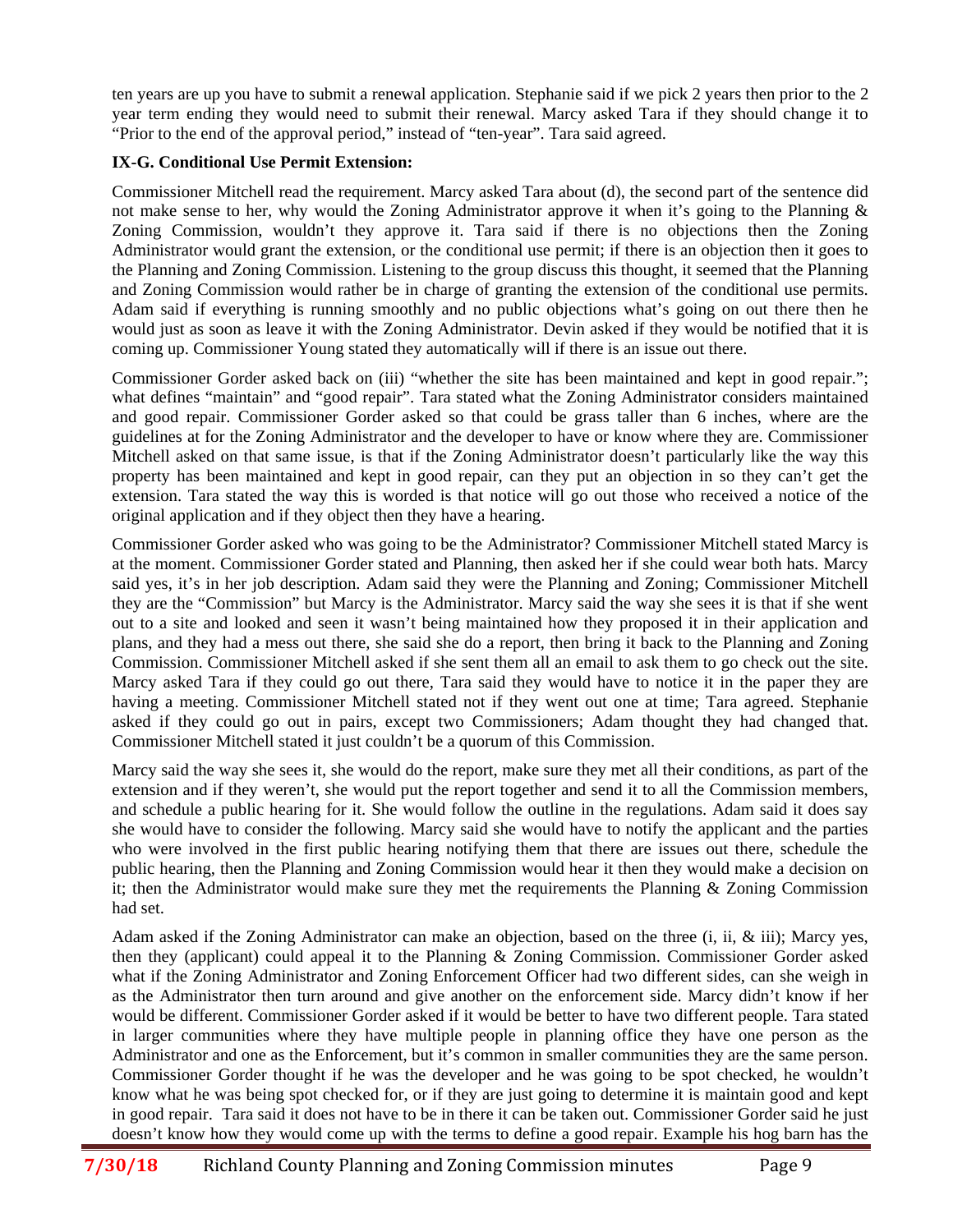shingles off on one side because of a thunderstorm, or is he going to get written up because that might fall under not kept in good repair. Commissioner Mitchell stated it is up to their own discretion. Commissioner Gorder said he just likes rules when he is going to build something. Commissioner Mitchell said he wife would not consider his yard maintained. Commissioner Gorder stated if the Enforcement Office tells him that he has to get rid of a tree then doesn't tell him why then he doesn't know why he is getting rid of that tree; Adam said it sounds like a personal experience. Marcy said that it has to be in writing. Commissioner Mitchell asked is there any universal rule about maintenance and good repair or is this just their own personal opinion. Commissioner Gorder stated he was just thinking into the future they could run into a bad enforcement officer, constantly writing them up, and could just make it difficult.

Commissioner Mitchell asked Commissioner Young if he liked the statement or wanted it stricken.

Commissioner Gorder asked Tara in the other Counties that have spot zoning, have they put together what they consider well maintained or good repair. Tara stated in Part 1 zoning, the regulations are usually pretty vague, it would be something they wouldn't normally see, if it bothers them to just take it out. Marcy stated she did not think it should be take it out, because, if they take it out it wouldn't give your Zoning Administrator or / and Zoning Enforcement the opportunity to go out to the site and look at it, for the extension. Commissioner Young stated you lose your teeth. Marcy suggested if the Commission wanted to take out "and kept in good repair" to change to "Whether or not if the site has been maintained according to the permit". Tara suggested adding "according to the conditions"; she said she would not have a problem with that. Marcy restated the suggested changes to state "according to the conditions of the permit."

Commissioner Gorder asked if they are able to do any penalties or fees with it. Commissioner Mitchell said they just won't renew it. Marcy stated for the renewal she thought that fee could be applied but as far as fees for violations or anything there is no violation fees allowed in Part 1 zoning.

Commissioner Mitchell said so they have this pig farm 9 years and six months, and they know the 10 years is coming up and the Administrator knows it's coming up and she goes out and visits the site, she notices that half of the farrow barn is caved in, so she would send them a letter, oh you don't send them a letter until they apply for renewal. Marcy explain first she would go out and ask them, using her common sense coming from a farm; what's going on, what caused the barn to collapse or whatever, how long it has been that way, is there plans for repairs, and how long. That's' when she would put the report together, or don't reissue the conditional use permit for the extension, it would go to the Planning and Zoning Commission, then they would extend it (the permit) for a short period of time until the applicant got the building fixed; then if it's not fixed they revoke the permit. This was the way she pictured it being done. Commissioner Mitchell agreed that's the way he figured it too, if it was something blatantly but if it was just the weeds it's not going to be an issue. Commissioner Young stated if they are noxious they have to follow their Noxious Weed Plan. Commissioner Gorder said that tney can go up there and there is going to be one farmer who is going to be perfect then they go to the waste, it's not perfect, its scatter all over the hillside and the wind blow it over this way and that way. Has it been maintained? He just wants some teeth to it.

Marcy asked for clarification if the Commission wanted to leave (iii) the way it was stated or to change it to "Whether the site has been maintained according to the conditions of the permit." Commissioner Mitchell stated it should be "according to the conditions of the Conditional Use Permit". Commissioner Mitchell asked if the 10 working days was going to be enough, that it was two weeks; Marcy agreed. The Commission members appeared to be okay with the suggested change to (iii).

# **X. Variances**

# **X-A. Authorization to Grant or Deny Variances:**

Commissioner Mitchell read the requirement. Stephanie asked why it is the Commissioners and not the Planning and Zoning Commission. Adam asked if this should be the Zoning Commission or is it the County Commissioners. Marcy stated that it was stated State law MCA 76-2-106(2). The Commission members appeared to be okay with the way it was written.

Commissioner Gorder asked why they couldn't do this, in all the subdivision applications where they granted a variance, they were never able to attach conditions that they might have found necessary as a County